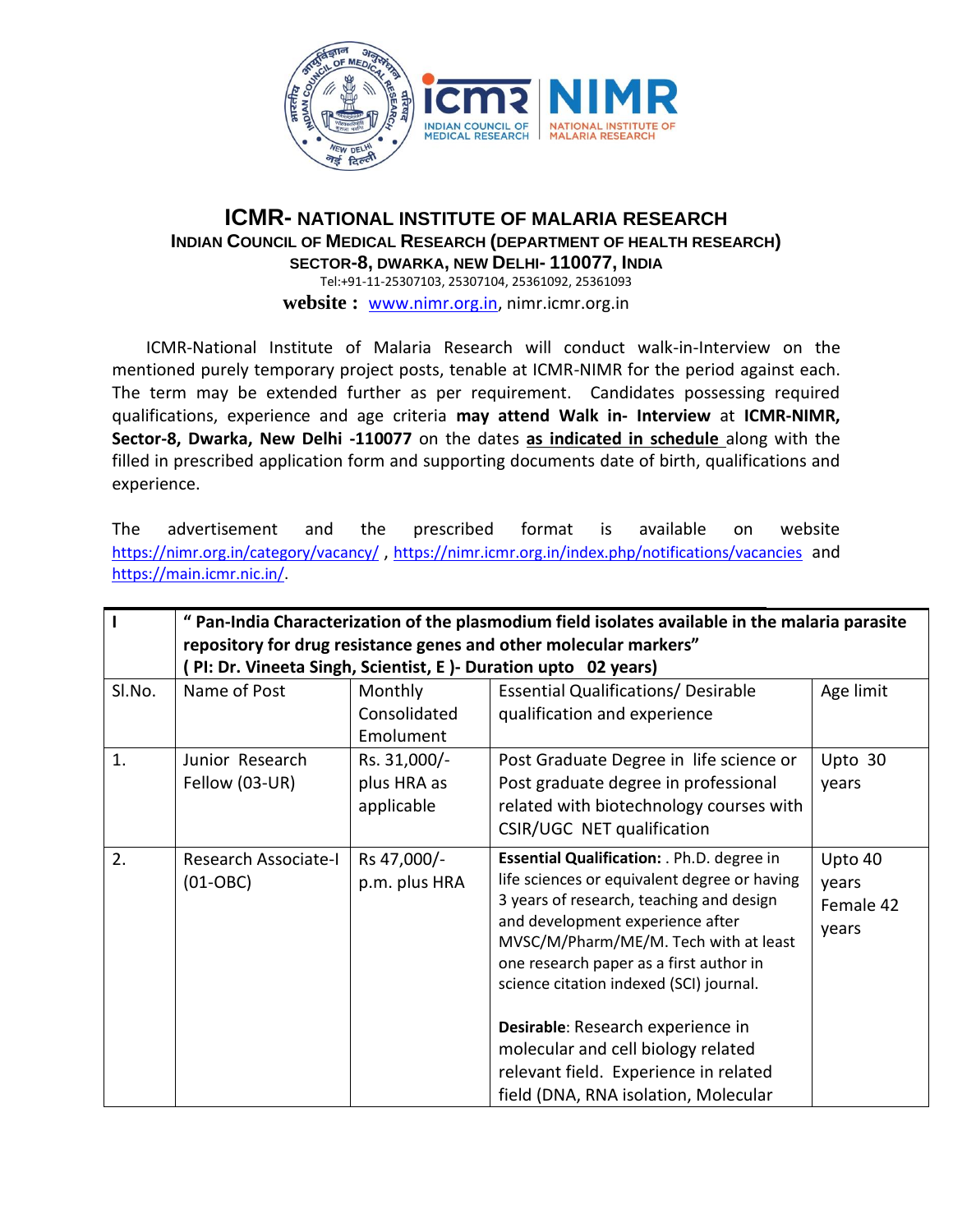|             |                | Diagnostics, Realtime PCR, TaqMan<br>probe based diagnosis   |          |
|-------------|----------------|--------------------------------------------------------------|----------|
| MTS (01-UR) | Rs.15800/-p.m. | Essential: High School or equivalent                         | 25 years |
|             |                | Desirable: Experience in working in a<br>research laboratory |          |

| $\mathbf{II}$ | " MERA-Slide Bank " ( PI: Dr. Anup Anvikar, Sc. F )- Duration upto 02 years) |                                      |                                                                                                                                                                                                                                                                                                                                                                                                                                                        |              |
|---------------|------------------------------------------------------------------------------|--------------------------------------|--------------------------------------------------------------------------------------------------------------------------------------------------------------------------------------------------------------------------------------------------------------------------------------------------------------------------------------------------------------------------------------------------------------------------------------------------------|--------------|
| Sl.No.        | Name of Post                                                                 | Monthly<br>Consolidated<br>Emolument | <b>Essential Qualifications/ Desirable</b><br>qualification and experience                                                                                                                                                                                                                                                                                                                                                                             | Age<br>limit |
| 1.            | Project Scientist-B (Non<br>Medical) - (01-OBC)                              | Rs. 52290/-p.m.<br>including HRA     | Essential: Ist class Master's degree in life<br>Sciences from a recognized University with<br>2 years experience in related field.<br>Or 2 <sup>nd</sup> class Master's Degree with Ph.D in<br>relevant subject from a recognized<br>University.                                                                                                                                                                                                       | 35<br>years  |
| 2.            | Lab Technician -(02-UR)                                                      | Rs. 17520/-<br>p.m.                  | Essential: 12 <sup>th</sup> pass in science subjects and<br>two years diploma in Medical Laboratory,<br><b>Technician OR</b><br>one year DMLT plus one year required<br>experience in a recognized organization OR<br>two years field /laboratory experience OR<br>animal house keeping in Govt. recognized<br>organization<br>Desirable qualification: Experience in<br>malaria microscopy.<br>*B Sc degree shall be treated as 3 years<br>experience | 30<br>years  |
| 3             | $MTS-01(UR)$                                                                 | Rs.15330/-p.m.                       | Essential: High School or equivalent<br>Desirable: having 02 years of experience in<br>working in a research laboratory                                                                                                                                                                                                                                                                                                                                | 25<br>years  |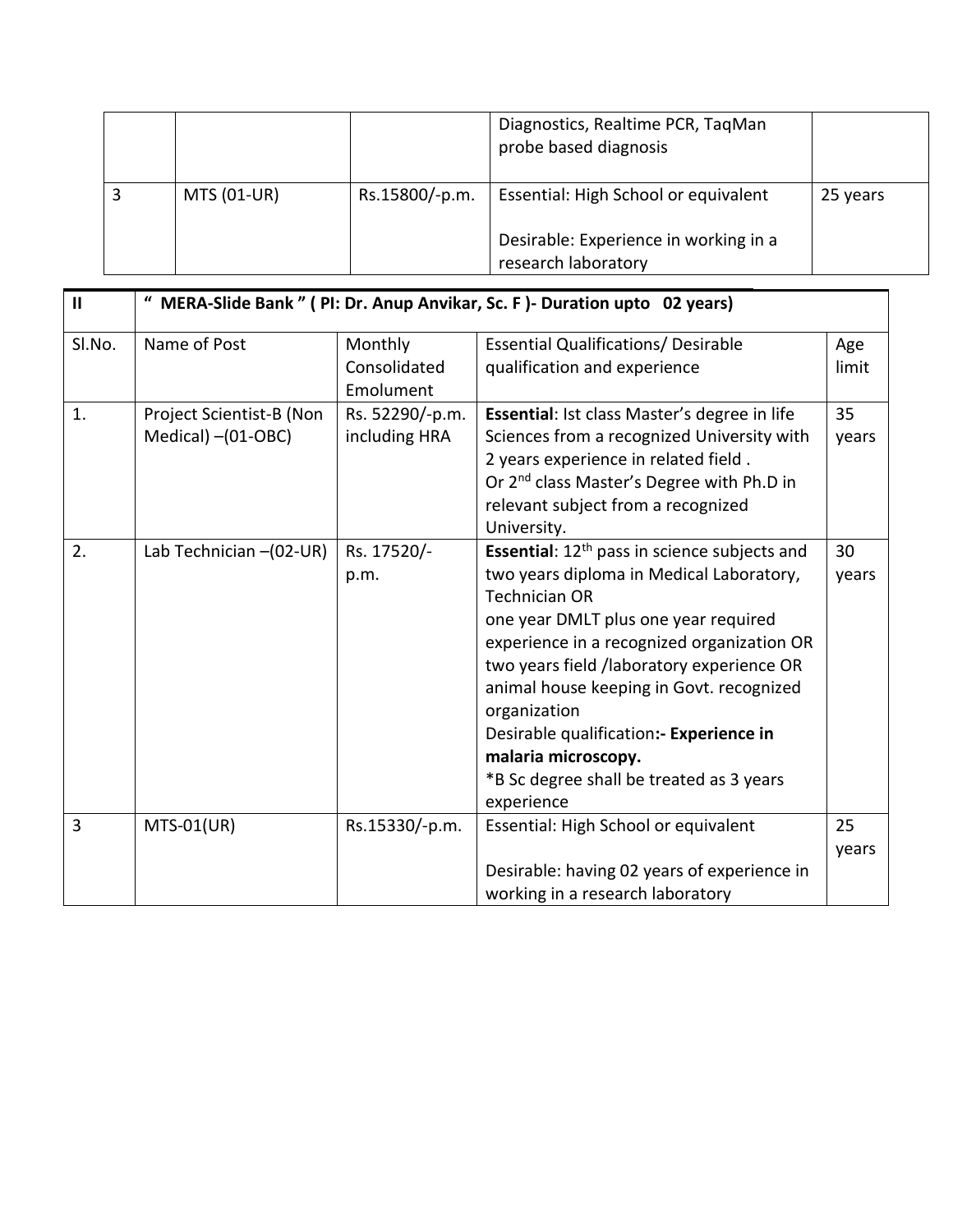| III    | Establishing a pan-India landscape of human Plasmodium infections from dried blood spots<br>collected under National Family Health Survey-5(NFHS-5)"<br>(PI: Dr. Abhinav Sinha, Scientist "E") - Duration upto 1 year |                                      |                                                                                                                                                                                                                                                                                                                        |              |  |
|--------|-----------------------------------------------------------------------------------------------------------------------------------------------------------------------------------------------------------------------|--------------------------------------|------------------------------------------------------------------------------------------------------------------------------------------------------------------------------------------------------------------------------------------------------------------------------------------------------------------------|--------------|--|
| Sl.No. | Name of Post                                                                                                                                                                                                          | Monthly<br>Consolidated<br>Emolument | <b>Essential Qualifications/ Desirable</b><br>qualification and experience                                                                                                                                                                                                                                             | Age<br>limit |  |
| 1.     | Project Scientist-C<br>(Non Medical) (01) (UR)                                                                                                                                                                        | Rs.51,000/-<br>HRA@24 %              | <b>Essential Qualification: 1st Class Master</b><br>Degree in Life Sciences from a recogniozed<br>university with 4 years experience<br>Or<br>2nd Class M. Sc +PhD degree in relevant<br>subjects from a recognized university with<br>4 years experience in relevant field.<br>Desirable:<br>Demonstrable<br>research | 40<br>years  |  |
|        |                                                                                                                                                                                                                       |                                      | experience in relevant field (DNA/RNA<br>isolation, molecular diagnostics. Realtime<br>PCR. TaqMan probe-based diagnosis).                                                                                                                                                                                             |              |  |
| 2.     | Research Associate I-03<br>(UR)                                                                                                                                                                                       | Rs 47,000/- plus<br>HRA@ 24%         | Essential Qualification. PhD/MD/MS/MDS<br>Or equivalent degree<br>OR 3 years research, teaching and<br>Msc/Mpharma/ME/MTech.                                                                                                                                                                                           | 40<br>years  |  |
|        |                                                                                                                                                                                                                       |                                      | Desirable: Demonstrable research experience<br>in relevant field (DNA, RNA isolation, Molecular<br>Diagnostics, Realtime PCR, TaqMan probe<br>based diagnosis).                                                                                                                                                        |              |  |
| 3      | Senior Research Fellow-<br>07 (UR-5, OBC-1, ST-1)                                                                                                                                                                     | Rs 35,000/- Plus<br><b>HRA</b>       | <b>Essential Qualifications: Post Graduate</b><br>Degree in basis Science OR Post Graduate<br>Degree in professional course and two<br>years' research experience                                                                                                                                                      | 35<br>years  |  |
|        |                                                                                                                                                                                                                       |                                      | Desirable: Demonstrable research<br>experience in relevant field (DNA/RNA<br>isolation, molecular diagnostics, Realtime<br>PCR. TaqMan probe-based diagnosis.                                                                                                                                                          |              |  |
| 4      | Project Assistant-12<br>(UR-8, OBC-2, SC-1, ST-<br>1)                                                                                                                                                                 | Rs 31,000/-p.m.                      | <b>Essential Qualifications and experience:</b><br>Graduate in Life science/relevant subjects<br>from a recognized University + three years'<br>work experience from a recognized<br>institute OR Master's degree in the relevant<br>subject (Life Science).                                                           | 30<br>years  |  |
|        |                                                                                                                                                                                                                       |                                      | <b>Desirable: Qualified National Eligibility</b><br><b>Tests or National level examinations</b><br>conducted by Government of India. One<br>year or more of hands-on demonstrable<br>experience in molecular biology (DNA/RNA<br>isolation, PCR primer designing).                                                     |              |  |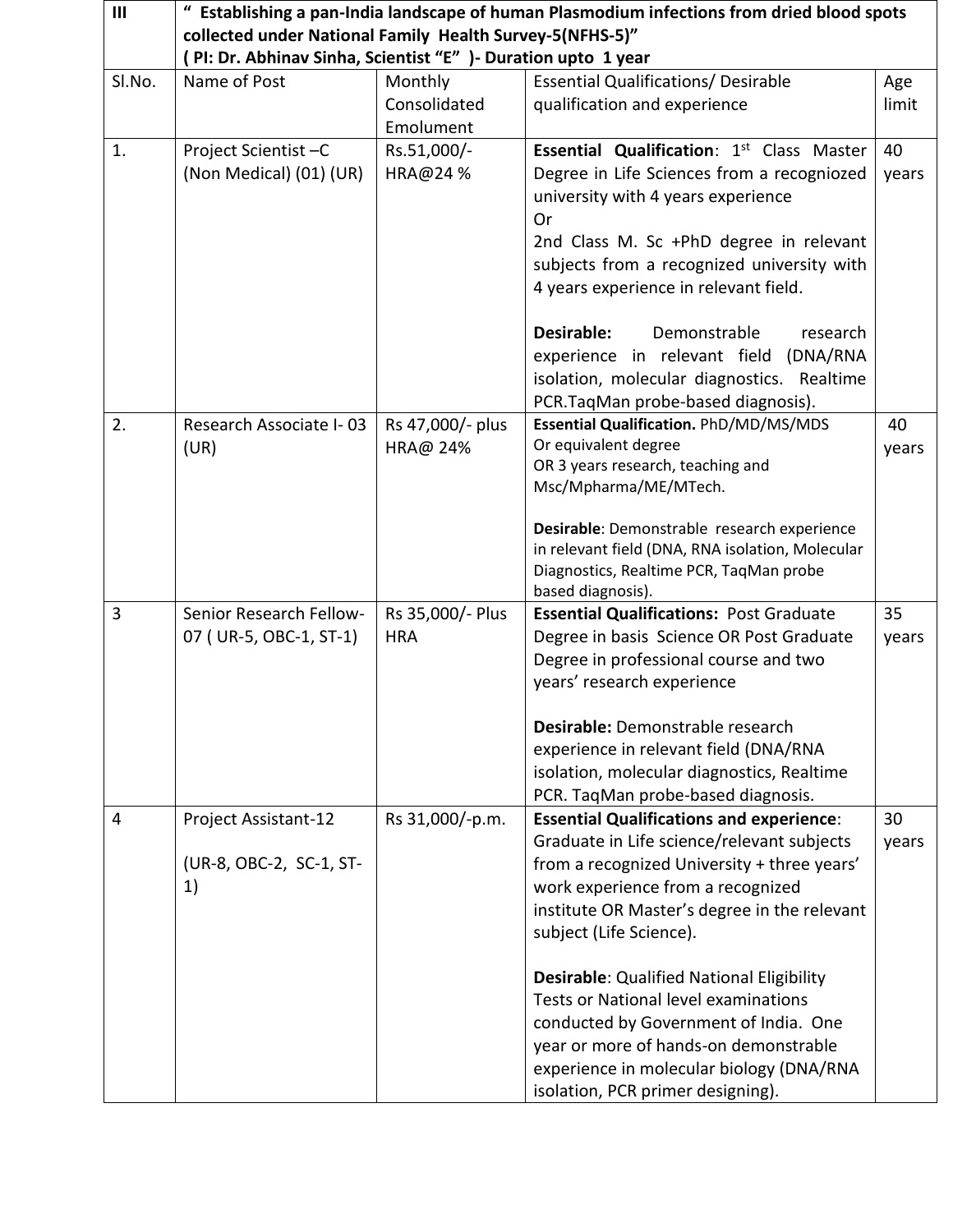| 5              | Project Officer -01       | Rs. 32,000/-p.m.  | Essential Qualification: Graduate in any                                                       | 30    |
|----------------|---------------------------|-------------------|------------------------------------------------------------------------------------------------|-------|
|                |                           |                   | discipline with 5 Year experience of                                                           | years |
|                | (UR)                      |                   | administration/finance and accounts work.                                                      |       |
|                |                           |                   | <b>Desirable:</b> Graduation in Life Sciences and                                              |       |
|                |                           |                   | relevant subjects                                                                              |       |
| IV             |                           |                   | JC Bose Fellowship under Dr. Amit Sharma, Director, ICMR-NIMR (for two years)                  |       |
|                | Project Scientist-B (Non  | Rs. 56,000/- plus | <b>Essential: 1st class Master Degree in</b>                                                   | 35    |
|                | Medical) - (01-UR)        | HRA as            | Biotechnology.                                                                                 | years |
|                |                           | applicable        | Desirable: Preference will be given to the<br>candidates                                       |       |
|                |                           |                   | 1. having Ph.D Degree in Molecular                                                             |       |
|                |                           |                   | Neuroscience/Biotechnology/Molecular                                                           |       |
|                |                           |                   | Biology, or<br>Minimum one year's research experience in<br>2.                                 |       |
|                |                           |                   | any of the reputed Scientific/Research                                                         |       |
|                |                           |                   | Institute/Organization after Master's                                                          |       |
|                |                           |                   | Degree, and                                                                                    |       |
|                |                           |                   | High quality publications in national and<br>3.<br>international journals                      |       |
| $\vee$         |                           |                   | Contractual Post at NIMR for Covid related work (for approximately 06 months)                  |       |
|                |                           |                   | <b>Essential: Post Graduate Degree</b>                                                         |       |
| $\mathbf 1$    |                           |                   | (MD/MS/DNB) with Microbiology after                                                            |       |
|                |                           | Rs. 56,000/- plus | MBBS with one year experience                                                                  |       |
|                | Scientist - 'C' (Medical- | HRA as            |                                                                                                | 40    |
|                | Microbiology) -01 (UR)    | applicable        | Desirable: Experience in Govt.,                                                                | years |
|                |                           |                   | autonomous, PSU etc. recognized                                                                |       |
|                |                           |                   | organization.                                                                                  |       |
| $\overline{2}$ | MTS-04 (UR-02, OBC-       | Rs.15,800/-p.m.   | Essential: High School or equivalent                                                           | 25    |
|                | $01, ST-1)$               |                   |                                                                                                | years |
|                |                           |                   | Desirable: having 02 years of experience in                                                    |       |
|                |                           |                   | working in a govt research laboratory                                                          |       |
| VI             | months)                   |                   | "Surveillance for Artemisiain resistance in West Bengal" (PI: Dr. Anup Anvikar, Sc. F) (For 09 |       |
| $\mathbf{1}$   | Project Assistant -1      | Rs 29565/-p.m.    | <b>Essential qualification: Graduate is Science</b>                                            |       |
|                | (OBC)                     | (fixed)           | from recognized university with three years                                                    | 30    |
|                |                           |                   | experience from recognized institution or                                                      | years |
|                |                           |                   | Master's degree in microbiology,                                                               |       |
|                |                           |                   | biotechnology, biochemistry. Knowledge of                                                      |       |
|                |                           |                   | computer application.                                                                          |       |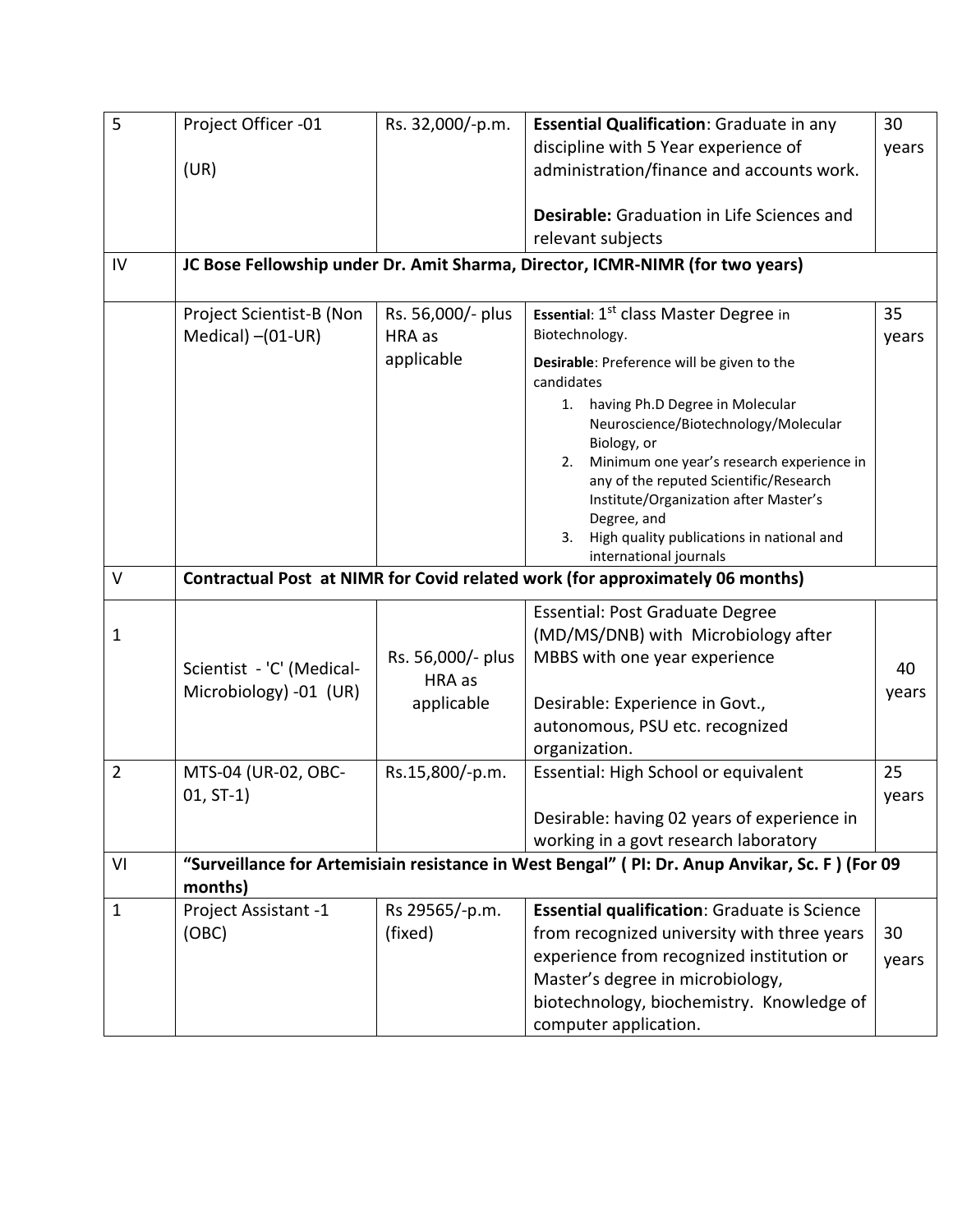|  | Data Entry Operator-1 | Rs 17520/- p.m. | <b>Essential qualification:</b> Intermediate or $12th$ | 28    |
|--|-----------------------|-----------------|--------------------------------------------------------|-------|
|  | (UR)                  | (fixed)         | pass in science stream from recognized board           | years |
|  |                       |                 | with DOEACC "A" level from recognized                  |       |
|  |                       |                 | institute or                                           |       |
|  |                       |                 | 2 years experience in EDP work in Government           |       |
|  |                       |                 | Automatons PSU or                                      |       |
|  |                       |                 | any other recognized organization. A speed             |       |
|  |                       |                 | test not less than 8000 key depression per             |       |
|  |                       |                 | hour through speed test on computer.                   |       |
|  |                       |                 |                                                        |       |
|  |                       |                 |                                                        |       |

# **Terms and Conditions**:

- 1. Interested and eligible candidates can appear for walk-in-interview/personal discussions on the dates mentioned against each post alongwith the duly filled in the prescribed application form (attached). **Kindly note, separate application is to be submitted for each post in each/different project.**
- 2. It may be mentioned here that incomplete applications, application not submitted in prescribed format and application without supportive documents asked for shall be summarily rejected.
- 3. Qualification and experience should be in relevant discipline/field and from a reputed institution / organization recognized by relevant authority.
- 4. Experience shall be counted from the date of completion of minimum essential educational qualification.
- 5. Submission of incorrect or false information during the process of walk-in- interview/or personal discussion shall disqualify the candidature at any stage.
- **6. The Director reserves the right to increase / decrease the number of vacancies as per requirement.**
- 7. Candidate should write the **Name of Project on the top of the application.** Candidates applying for more than one post should apply **SEPARATELY** for each post.
- 8. No benefit of provident fund, Leave Travel Concession, Medical Claim etc. will be considered, since the posts are purely temporary basis.
- 9. Age relaxation is admissible to SC/ST/OBC/EXM/Departmental candidates including projects as per Govt. of India/ICMR Norms. No age relaxation will be considered for unreserved post.
- 10. Age limit and experience will be considered as on the date of walk-in-interview/personal discussion.
- 11. No TA/DA will be paid for attending the walk-in-interview/personal discussion/written test.
- 12. Mere fulfilling the essential qualification / experience does not guarantee selection.
- 13. Candidates employed in Govt. Service /Semi Govt./ Autonomous Bodies of State/Central Govt. should submit a "No Objection Certificate" from their employer at the time of walkin- interview/written test / personal discussion failing which he/she will not be allowed to appear in written/personal discussion.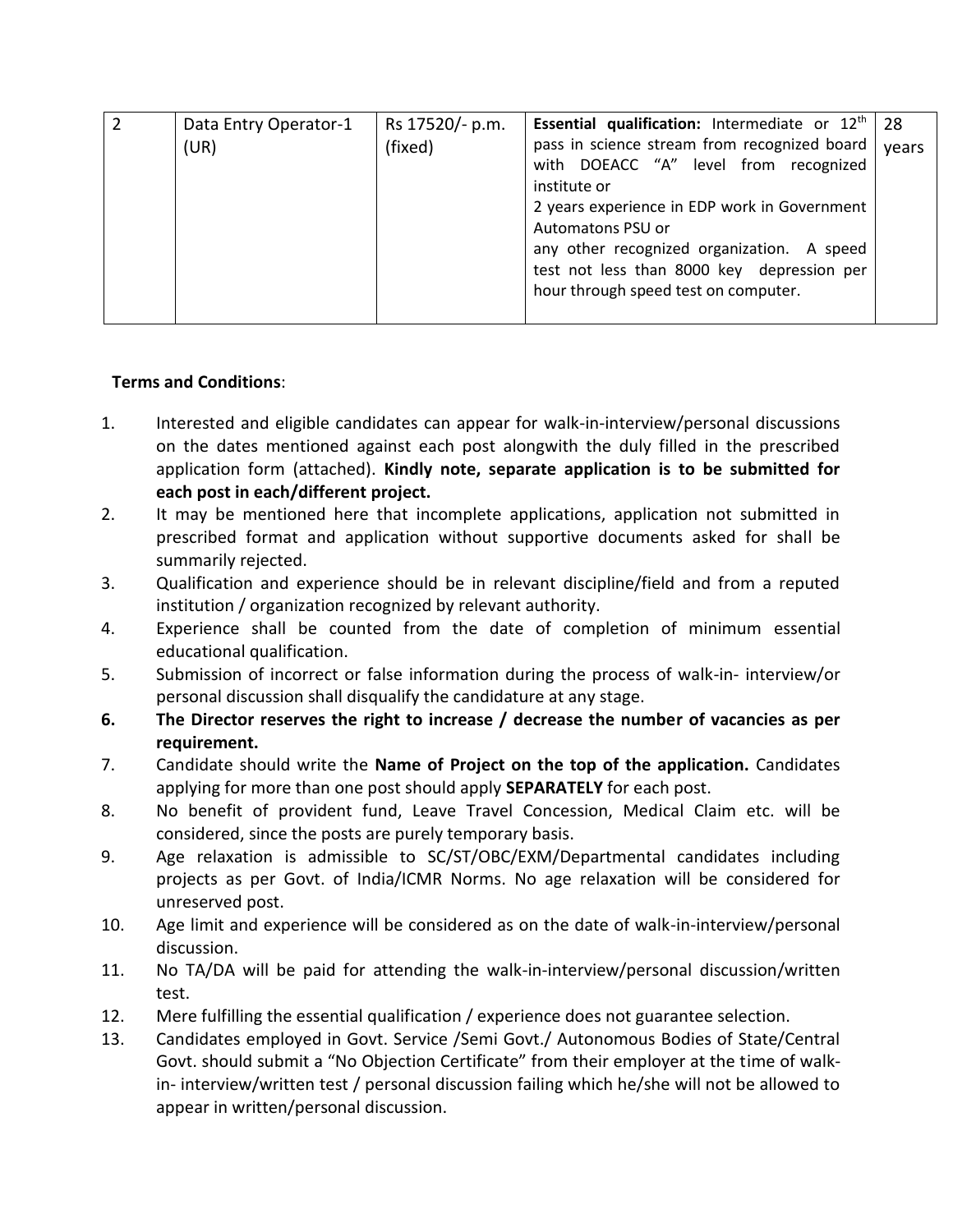- 15. Community/ Caste certificate: Candidates applying under OBC category, shall submit attested copy of OBC Non – Creamy Layer Certificate in specified format, issued within one year from the date of walk-in- interview test and / or personal discussion by the appropriate authority. Only Non Creamy Layer OBC certificates will be accepted and other certificates will not be accepted.
- 16. All posts are contractual for the duration offered. The appointment may be renewed after every specific period of time subject to satisfactory performance and project requirement.
- 17. The above posts are filled-up on purely temporary basis and contractual basis & the candidate will have no right to claim for any type of Permanent Employment under ICMR-NIMR or continuation of his/her services in any other project.
- 18. The Director has the right to accept/reject any application without assigning any reason thereof and no correspondence/recommendation will be entertained in this matter.
- 19. Canvassing and bringing inside or outside influence in any form for short listing and employment will treated as a disqualification and the candidate will be debarred from selection process.
- 20. Candidates possessing the essential qualification and experience may appear for walk-ininterview/or personal discussion at **Director, ICMR-National Institute of Malaria Research, Sector-8, Dwarka, New Delhi-110077** on the dates as indicated in schedule for walk-in- interview/or personal discussion (as applicable) given below:

| Post                        | Date and time of registration and<br>verification of document |
|-----------------------------|---------------------------------------------------------------|
| Project Scientist-B (Non    | On 15.09.2020                                                 |
| Medical)                    | from 0900: to 11:00 am                                        |
| Project Scientist - C (Non  |                                                               |
| Medical)                    |                                                               |
| Scientist - 'C' (Medical-   |                                                               |
| Microbiology)               |                                                               |
| <b>Research Associate I</b> | On 16.09.2020                                                 |
| Senior Research Fellow      | from 0900: to 11:00 am                                        |
| Junior Research Fellow      |                                                               |
| <b>Project Assistant</b>    |                                                               |
| Project Officer             | On 17.09.2020                                                 |
| Lab Technician              | from 0900: to 11:00 am                                        |
| Data Entry Operator         |                                                               |
| MTS                         |                                                               |

# **SCHEDULE FOR WALK-IN- INTERVIEW/PERSONAL DISCUSSION**

**Note: Interview will be held on the same day after registration and verification of documents. No candidate will be allowed to enter after scheduled date and time.**